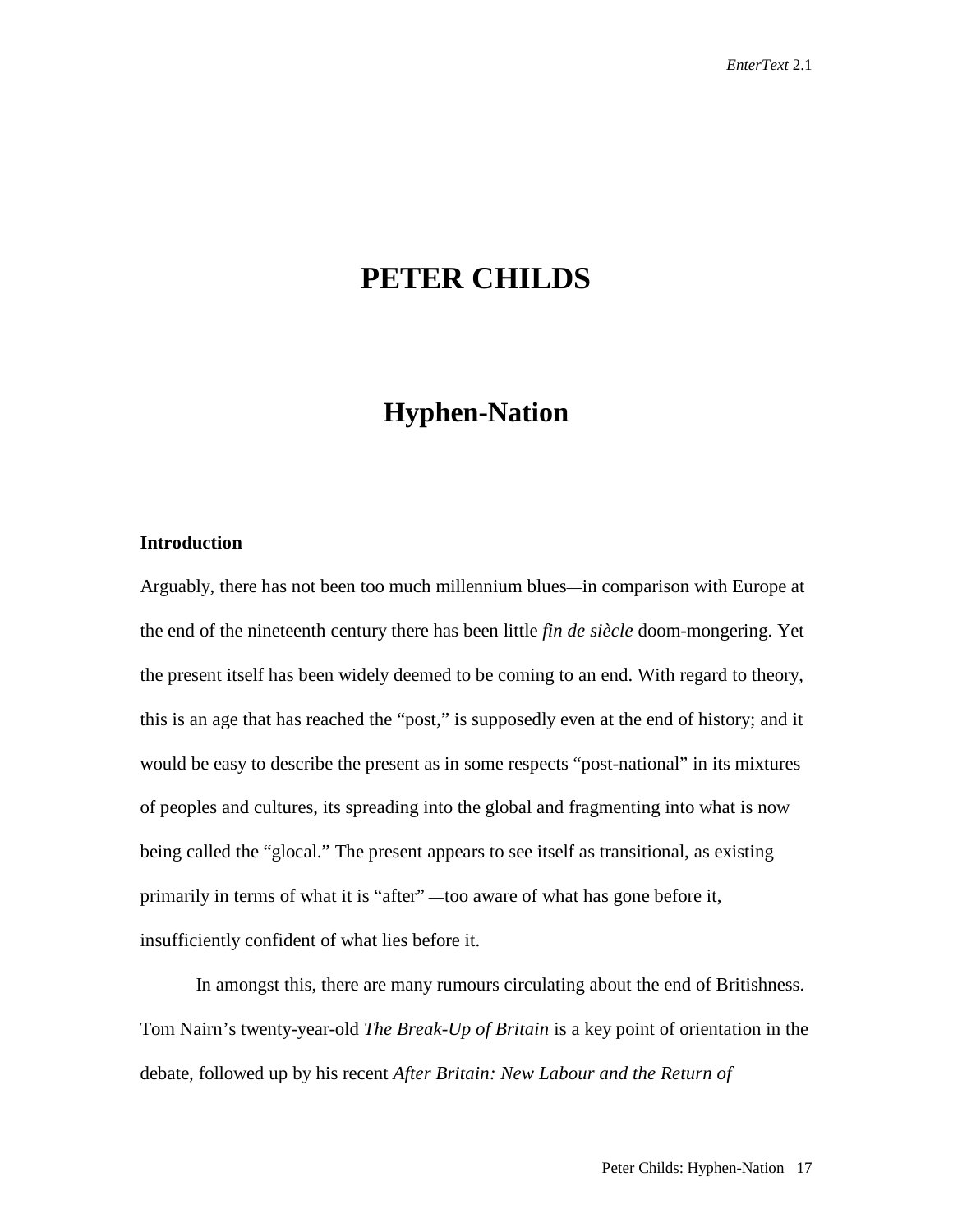Scotland.<sup>1</sup> But, in the context of Europe and devolution, there are, of course, a range of other millennial books on the same subject, such as John Redwood's anti-Europe *The Death of Britain* or Andrew Marr's book-of-the-television-series, *The Day Britain Died*. 2

There are also those who perceive this break-up from outside the country. An

ter four centuries. tain is disapr earing. are go the House s is under attack. monare w and Constitut on are being reinvented the could soon be abandoned There Will Always Be an England

article by an expatriate, Andrew Sullivan, in the *New York Times* supplement on 21 February 1999 was called "There will always be an England" (see left). It uses the headline "Farewell Britannia" on every other page. Sullivan writes: "As the century ends, it is possible...to talk about the abolition of Britain without the risk of hyperbole. The United Kingdom's

cultural and social identity has been altered beyond any recent prediction. Its very geographical boundaries are being redrawn. Its basic Constitution is being gutted and reconceived. Its monarchy has been reinvented. Half its Parliament is under the axe. Its voting system is about to be altered. Its currency may well soon be abandoned. And its role in the world at large is in radical flux."<sup>3</sup>

Sullivan anticipates a post-imperial attempt at unbraiding: "By quietly abolishing Britain, the islanders abolish the problem of Britain. For there is no problematic "Great" hovering in front of Scotland, England or Wales. These older deeper entities come from a time before the loss of empire, before even the idea of empire. Britain...is a relatively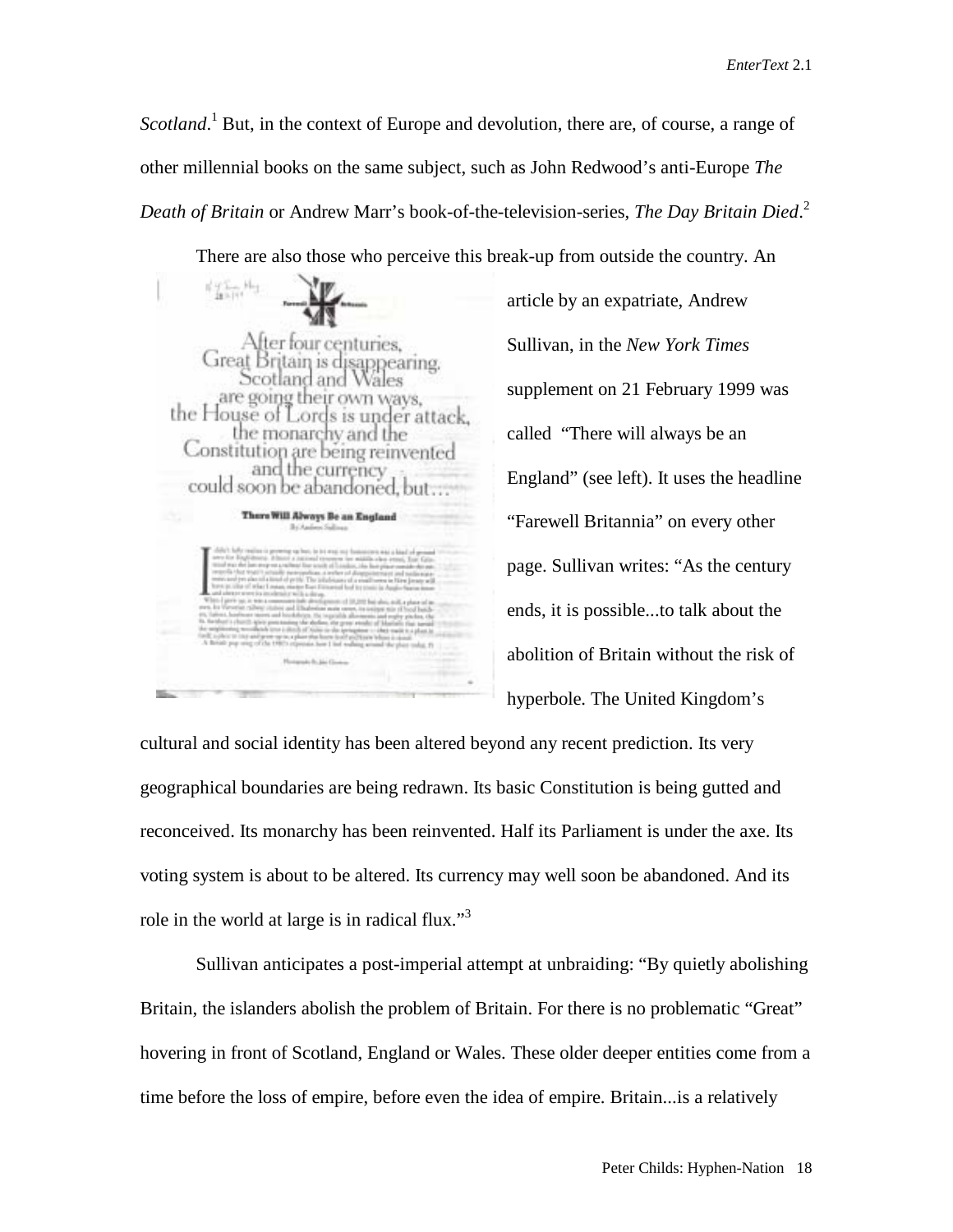recent construct, cobbled together in the seventeenth century in the Act of Union with Scotland."<sup>4</sup> The historian who has written most influentially about this cobbling together of a nation, Linda Colley, seems to predict this dismantling when she writes in *Britons* that "we can plausibly regard Great Britain as an invented nation superimposed, if only for a while, onto much older alignments and loyalties."<sup>5</sup> Colley's subtitle "Forging the nation 1707-1837" emphasises this point: Britain was forged together but was always also a forgery.

Additionally there are, of course, voices from Scotland and Wales that also look forward to the end of Britishness as the route to a fuller and better national future free from England. From Wales, R. S. Thomas writes that "Britishness is a mask. Beneath it there is only one nation, England."<sup>6</sup> Similarly, it is now twenty years since Gwynfor Evans, the former leader of Plaid Cymru published his book *The End of Britishness* in 1981, arguing that "Britishness is Englishness." From Scotland, Robert Crawford writes that "It is hard to think today of what could be confidently called 'British' culture rather than English or Scottish culture.... Scottish culture seems to have moved into a post-British phase."<sup>7</sup>

Meanwhile, as a last point of orientation, there are those more positive voices that consider culture, and identity itself, as pluralistic and multi-layered. These voices try to articulate a future for Britain while recognising the pressures that are currently questioning the limits of terms such as "Britishness." Perhaps most prominently in these quarters, the "unsettling" of Britain has been detailed by The Parekh Report.<sup>8</sup> The report, commissioned by the Runnymede Trust, sees seven reasons why the idea of Britain is at a turning-point: globalisation, the country's decline as a world power, its role in Europe,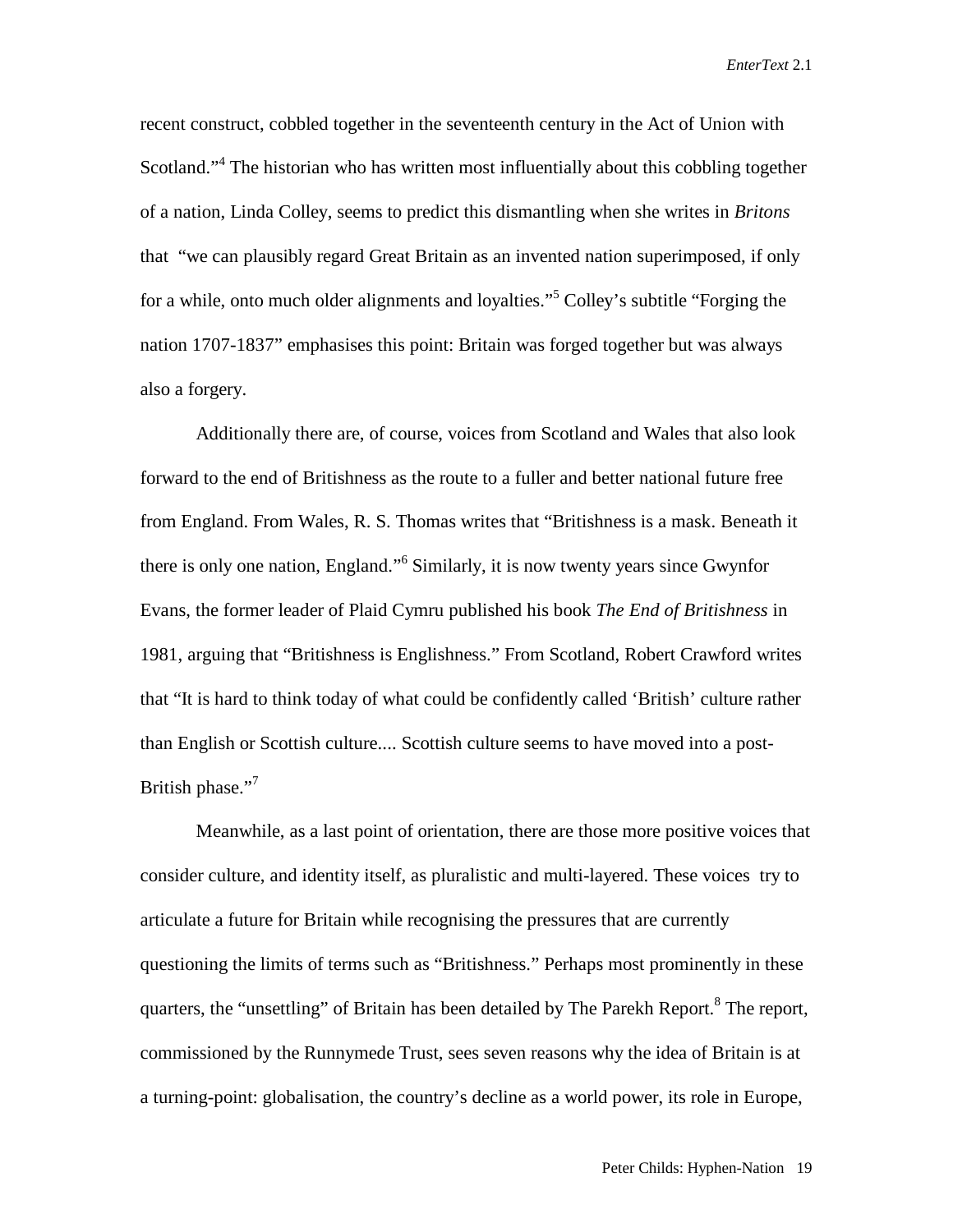devolution, the end of empire, the spread of social pluralism, and postwar migration. The report's conclusion is that Britain ought to be recognised as the "Community of communities" it has now come to be, and, for that matter, always was. Changes in the understanding of British culture and in the transmission of appropriate national stories, signs and symbols, can follow through from this appreciation of present and past pluralism.

The current government's latest initiative over questions of national identity has been for David Blunkett to announce a new Citizenship Course to start in secondary schools next year.<sup>9</sup> In terms of contemporary examples that might be considered on such a course, I want to look at some of the current images and perceptions of Britain.

#### **Contemporary Britishness**

*The Observer's* recent review of the country, *Britain Uncovered,* asked the question, "What makes you most proud when you think of Britain?" In response to this question, 45% of people couldn't name a single thing; 11% said "history"; 11% said the "Royal family;" 8% said "the countryside;" 8% said "the people;" 7% said "freedom" or "free speech;" the responses of the remaining 10% were unreported.<sup>10</sup>

These are also the main topics of discussion of Britishness in the media. None is faring particularly well at the moment [April 2001], especially the royalty after "Sophiegate" and the countryside now that it is closed in response to foot-and-mouth. Also, for contemporary Britain, the fact that history heads the list is potentially worrying—and the overall focus arguably concentrates on the past. Oddly, art and culture do not feature in the list by name at all such that one might conclude that if,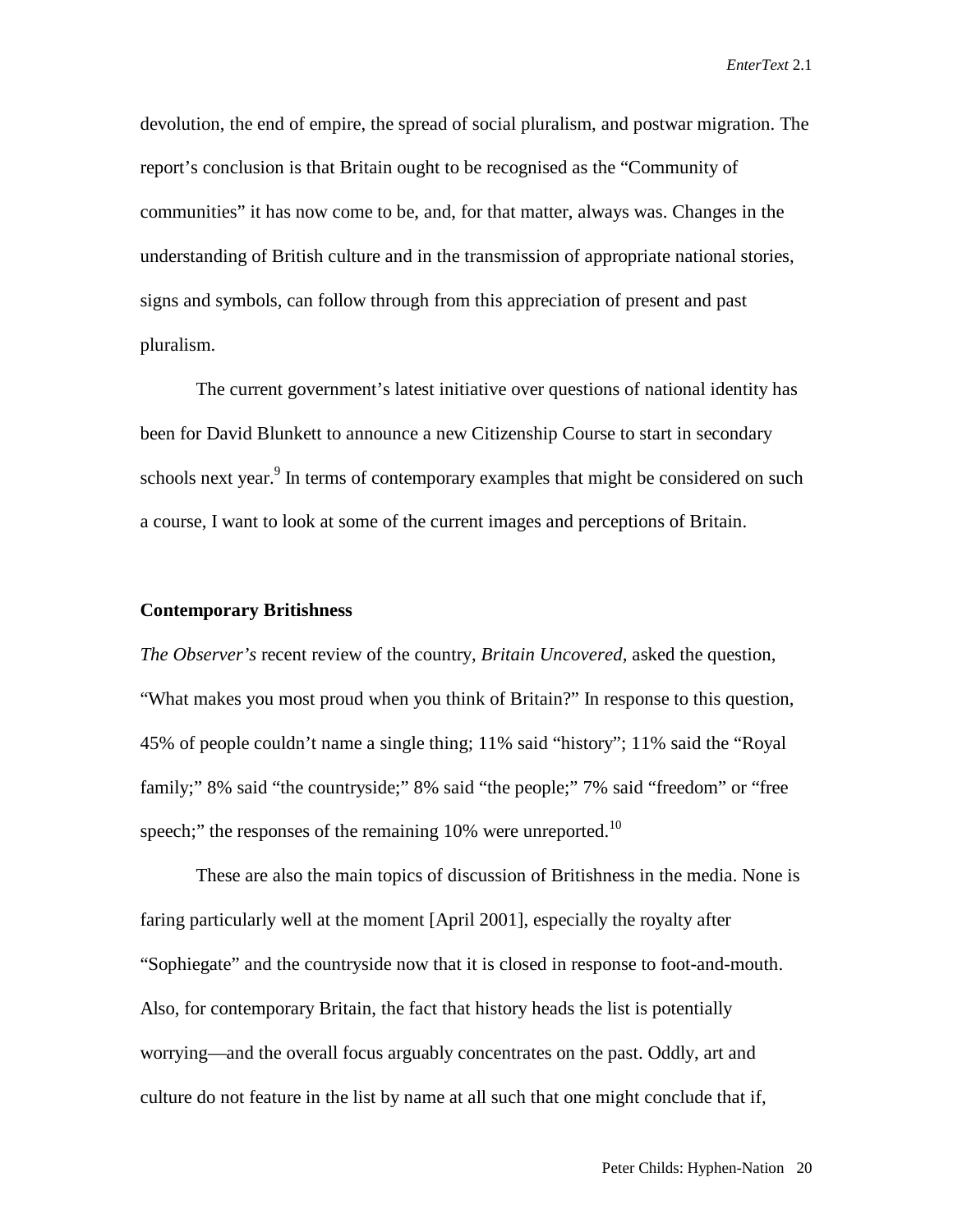according to one understanding of the concept, a nation is chiefly defined by its cultures, this does not seem to be widely appreciated in Britain. Is this for the same reason that language is not on the list? While there are many other languages in Britain, English is now perceived as a global American language of commerce and, in its many varieties, a local but not a national language. And arguably culture in Britain is primarily considered at these global and "glocal" levels too.

One prime example of global culture is perhaps the most successful Briton at the moment: Harry Potter. This Dickensian orphan *and* apprentice wizard is an English boarding-schoolboy immaculately conceived by a single mother from Edinburgh. Yet, in what ways *is* Harry Potter British? One review in 1999 described the genealogy of the books' narrative ancestors as "the Once and Future King crossed with the Famous Five, with a bit of Tom Brown's Schooldays thrown in."<sup>11</sup> Another last year described the books as "Billy Bunter on broomsticks ... dispiritingly nostalgic for a bygone Britain which only ever existed as Greyfriars and St. Trinians."<sup>12</sup> Referring to the books' setting in an essentially timeless Britain, Suzanne Moore in the *Guardian* argued that US Americans—who had to create a separate children's bestsellers list to cope with J. K. Rowling's monopoly of the top fiction spots—love the Harry Potter books because they depict "Ye olde fairy-tale England, with real Tudor beams and a queen who rides around in a horse-drawn coach: that is not just how the rest of the world still sees us, it is how Potterites would have us see ourselves."<sup>13</sup>

The demand for contemporary relevance and national representativeness is not really one that can be made of every children's book—*The Lord of the Rings* does not usually get criticised for having nothing to say about the Empire Windrush and postwar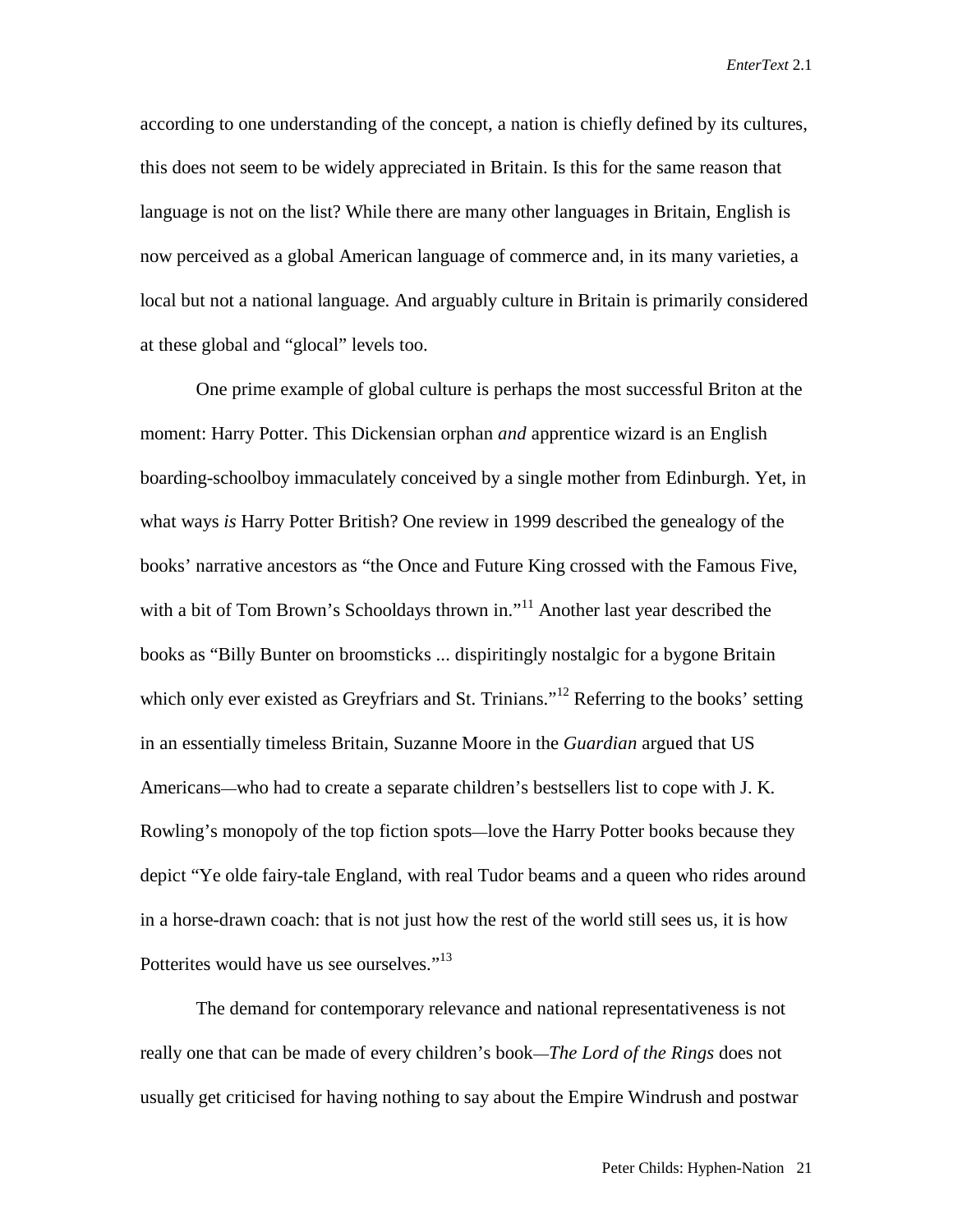rationing. So, it would seem churlish to criticise J. K. Rowling alone because her books do not faithfully depict Britain at the millennium. However, what is of interest and open to inquiry is, first, the reasons for the popularity of the books, and, second, the methods of marketing them. To what extent are the images of national identity in the hands of Potterites, as Suzanne Moore calls them? Well, in the light of a new Government Citizenship Course, one of the facts that underlines the way the novels are perceived as representing Britishness is that they have replaced *The Ragged Trousered Philanthropist* at the top of the list of Labour MPs' favourite novels.<sup>14</sup> One of the selling-points in this context has been the perception that Harry is "classless." Perhaps, but as the most successful virtual Briton, Harry's world lacks a postcolonial dimension even though it has become so popular in a postcolonial world.

My context for concern about this stems from an essay on the teaching of British Studies by David Punter, in which he says,

> We have to deal here with residues of British imperialism, both within ourselves and within any national group.... Nothing is innocent: there are international contexts in which British culture is a more apparently desired object than the US equivalent.... [A] wish for Shakespeare and the "British heritage" may or may not sell many British manufacturing products; it certainly will not affect the sales of Coca-Cola. But, what is crucial here ... is to grasp the salient fact that we are all post-colonials now.... Post-colonialism is not a constellation to be held only within the so-called Third World; it is a global movement...of the collective psyche...and everything we say and do takes its place within the  $decolonizing context.<sup>15</sup>$

While I would support what I take to be Punter's intentions here, there are a couple of glosses I would like

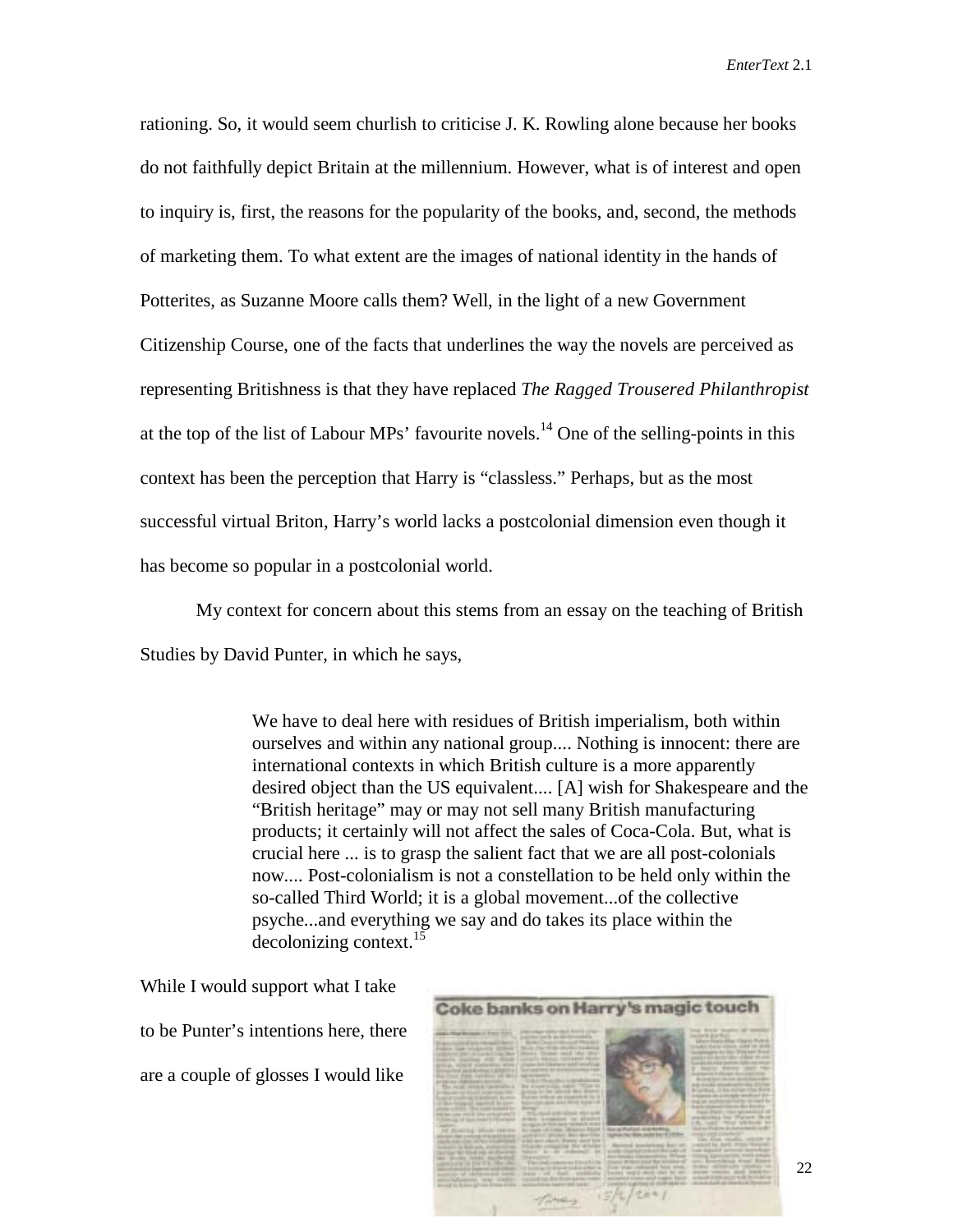to add. First, is to point out that everything is up for sale, and so while one would think that British Heritage cannot sell Coke, in a globalised culture, of course, it can (see right). Also, while we are all postcolonials now, we are not all postcolonial in the same way. Especially when an adolescent English wizard at a secret boarding school can be "a legend...the world over:" can be feted, for example, in Bangalore (see below). Perhaps what British Heritage can sell best is an understanding of part of Britain's past as its present, an idea lengthily treated in Julian Barnes's not-so-futuristic novel *England*, *England* (1998), where the Isle of Wight becomes a national theme park for tourists from



all over the world.

Ignoring the fact that the Harry Potter books, in their alternative and more expensive stylish black dustjackets, can be safely read by the over-twelves, I'd like now to move to the adult end of cultural production and consumption, and consider two books set in London and published at the millennium.

The first book is John Lanchester's *Mr Phillips*. It is an unusual novel—because so utterly

banal and entertaining at the same time—which has drawn comparisons even with *Ulysses*. This is in no way because of its style or complexity, but because it charts a day in the life of a pointedly ordinary man who wanders around the capital city in a way that seems reminiscent of Bloom in Dublin. Mr Phillips is a newly unemployed fifty-year-old accountant who feels redundant in almost every sense. The entire book, with its world of Neighbourhood Watch Associations, commuter belts, and Pre-Raphaelite paintings, has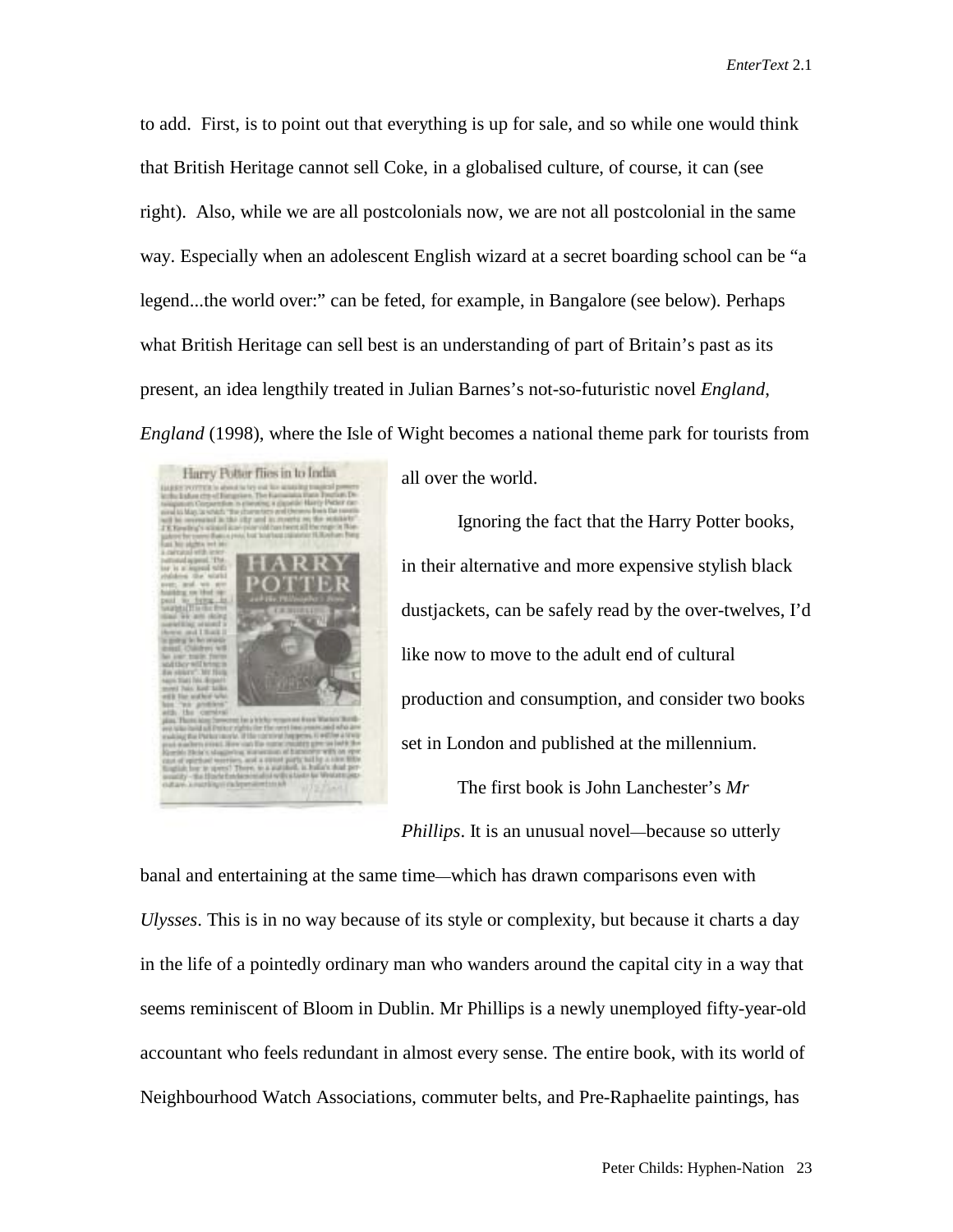a sense of suburban *faux* gentility attaching to it. Mr Phillips himself is the reserved, undemonstrative, insular, repressed and sex-obsessed white English archetype. The book cover shows an improbably clean, white, and unoccupied bench in a green and pleasant spot.

*Mr Phillips* is a book that marginalises issues of community and ethnicity to unexplored sidelines, implying them almost exclusively through their conspicuous absence. The book glosses Mr Phillips with the sheen of Ulysses, but his odyssey is one which contains no informal intimacy, no



narrative high points, and nothing but quiet amusement as its protagonist walks through London's emblematic spaces of Britishness. These places, ranging from Battersea Park to the Tate Gallery via the sex-cinemas of Soho, are actually quite unfamiliar to the novel's protagonist; and when Mr Phillips travels on the bus through what he calls the "glamorous parts of London", he feels an outsider again. Pointing up Mr Phillips's sense of unbelonging, Lanchester's choice of epigraph is a quotation from the French philosopher Simone Weil's book entitled *The Need for Roots* (*L'Enracinement,* 1949): "A man left alone in the universe would have no rights whatsoever, but he would have obligations."

With a deracinated man at its centre, Lanchester's novel is a highly conscious exercise in nostalgia, filtering received images of behaviour through the mind of a man who feels he has lived his life, if not his national identity, vicariously, and now takes a day to explore the capital, where he feels he is an outsider. Mr Phillips is an individual who is in almost every sense in the middle of life but who Lanchester appears to have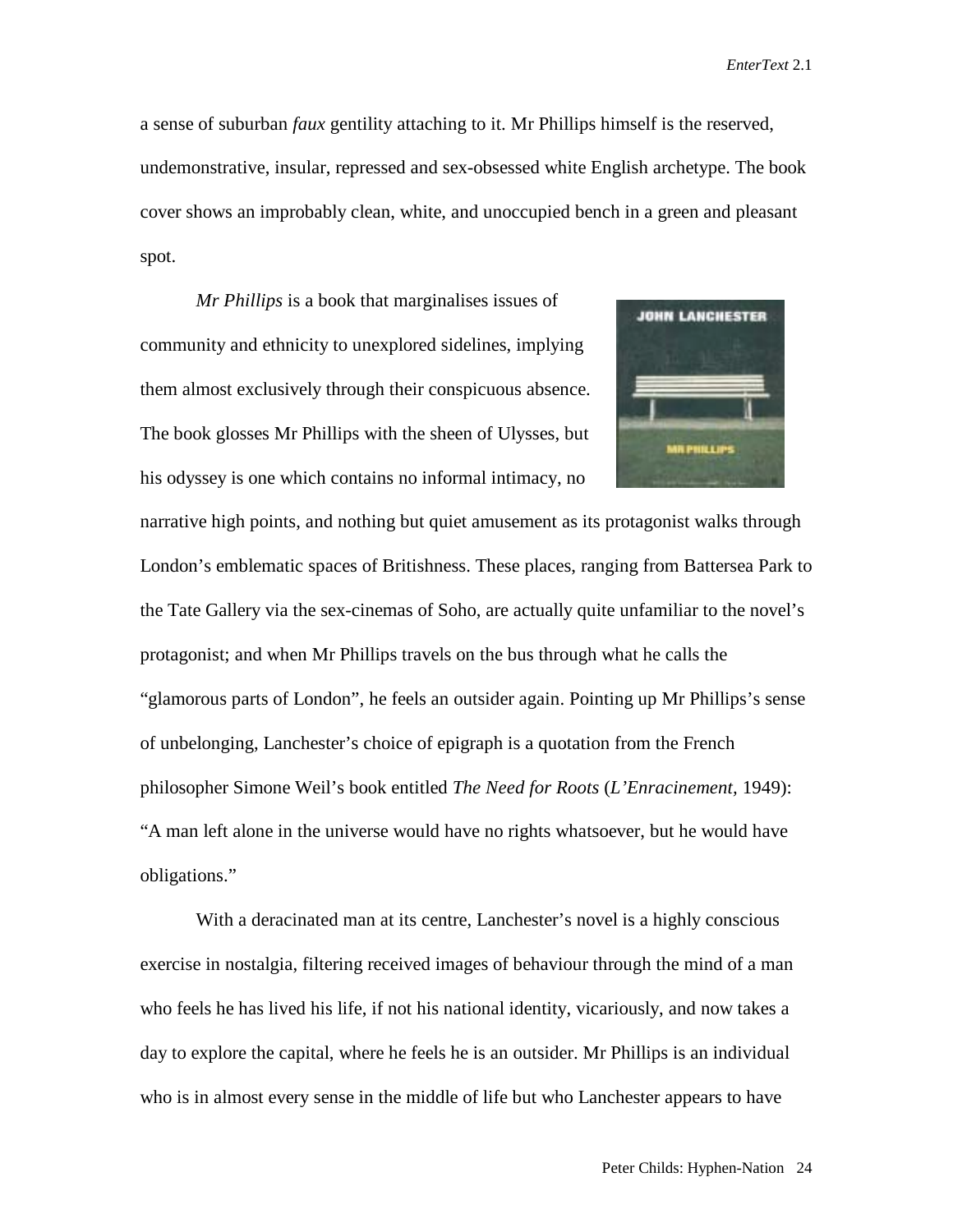made step out of the Britain of 1945, the year Mr Phillips was in fact born. Mr Phillips's embodiment of traditional, formal Anglicised Britishness is expressed in the narrator's refusal to address him by his fore name from first page to last. Because even Mr Phillips, whose ironic first name is Victor, thinks of himself as "Mr Phillips."

Edward Said has tried to argue in *Culture and Imperialism* that the imposition of national identity is implicit in the domestic novel in its boundaries, exclusions, and silences—the imperial interstices of society that contrapuntal reading can reveal by turning the narrative inside out, temporarily centralising its supposed margins.<sup>16</sup> This is what Zadie Smith in *White Teeth* seems to have done with the version of London in *Mr Phillips*. *White Teeth*, by contrast to the satirical consideration of the national stereotype in *Mr Phillips*, presents a series of metaphors for the heterogeneity of Britain since the war. Smith's title of course plays with the idea that everyone is the same under the skin, but the novel charts the variety of molars, canines, incisors, root canals, false teeth, dental work, and damage that constitute the history behind different smiles. The commonsensical idea of the uniformity of teeth, which can also be divided into a host of shades from pearly to black, is as much a fiction in the novel as the template of "Britishness" exposed with tender affection in *Mr Phillips*.

The prime examplars of Mr Phillips's kind of Englishness in *White Teeth* are the Chalfens. The Chalfens are taken to be "more English then the English" because of their liberal middle-class values, and also their empiricism, which is Antony Easthope's core characteristic of Englishness.<sup>17</sup> However, they are third-generation Poles, originally Chalfenovskys: not more English than the English, but as English as anyone else. Smith rings this theme of hybridity and cross-fertilization through numerous extended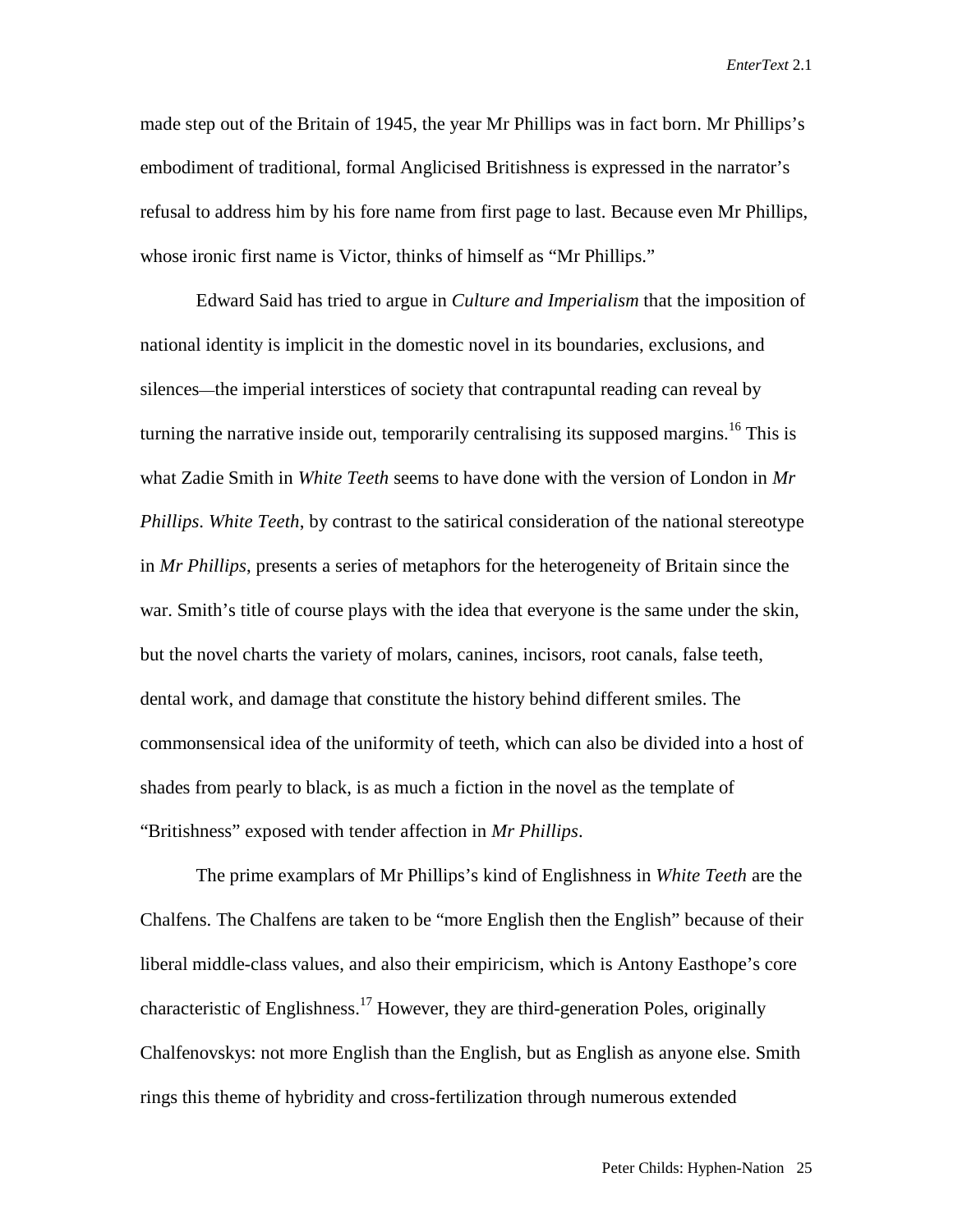metaphors, drawn from horticulture, eugenics, the weather, and even the paradoxes of Zeno, whose philosophical arguments against material plurality can be paradoxically taken as examples of xenophobia (*Xeno(s)* meaning stranger in Greek).

The person in the novel who considers herself to be "a stranger in a strange land" is Irie Jones, whose mother is "from Lambeth (via Jamaica)" and whose father is a white war veteran from Brighton. In the novel's metaphor, Irie sees no reflection of herself in the "mirror of Englishness." She turns to her grandmother and Jamaica for a sense of her "roots" but concludes that the idea of belonging is itself a "lie." The other central family of the book, the Iqbals, have come to England from Bangladesh. Their second-generation children spend their teenage years apart, the one in London, the other in Chittagong. Each finds his identity is located elsewhere: Millat, living in London, wishes to be an American gangsta-rapper before he becomes in the words of his father a "fully paid-up green bow-tie wearing fundamentalist terrorist," while Magid, in Bangladesh, becomes "a pukka Englishman, white suited, silly wig lawyer." Their mother, Alsana, expresses the overall view of the novel: "You go back and back and back and it's still easier to find the right Hoover bag than to find one pure person, one pure faith, on the globe. Do you think anybody is English? Really English? It's a fairy-tale."

Like the Harry Potter books, *White Teeth* itself could be considered a fairy-tale in that its view of race-relations, though far from perfect, seems more closely to resemble the Parekh Report's hopes for Britain's future than observations about its past. The book works politically far more at the level of representation than any kind of confrontation. But it is again harsh to expect *White Teeth* to do more than it has. The novel disseminates a multicultural view of London, where currently over forty per cent of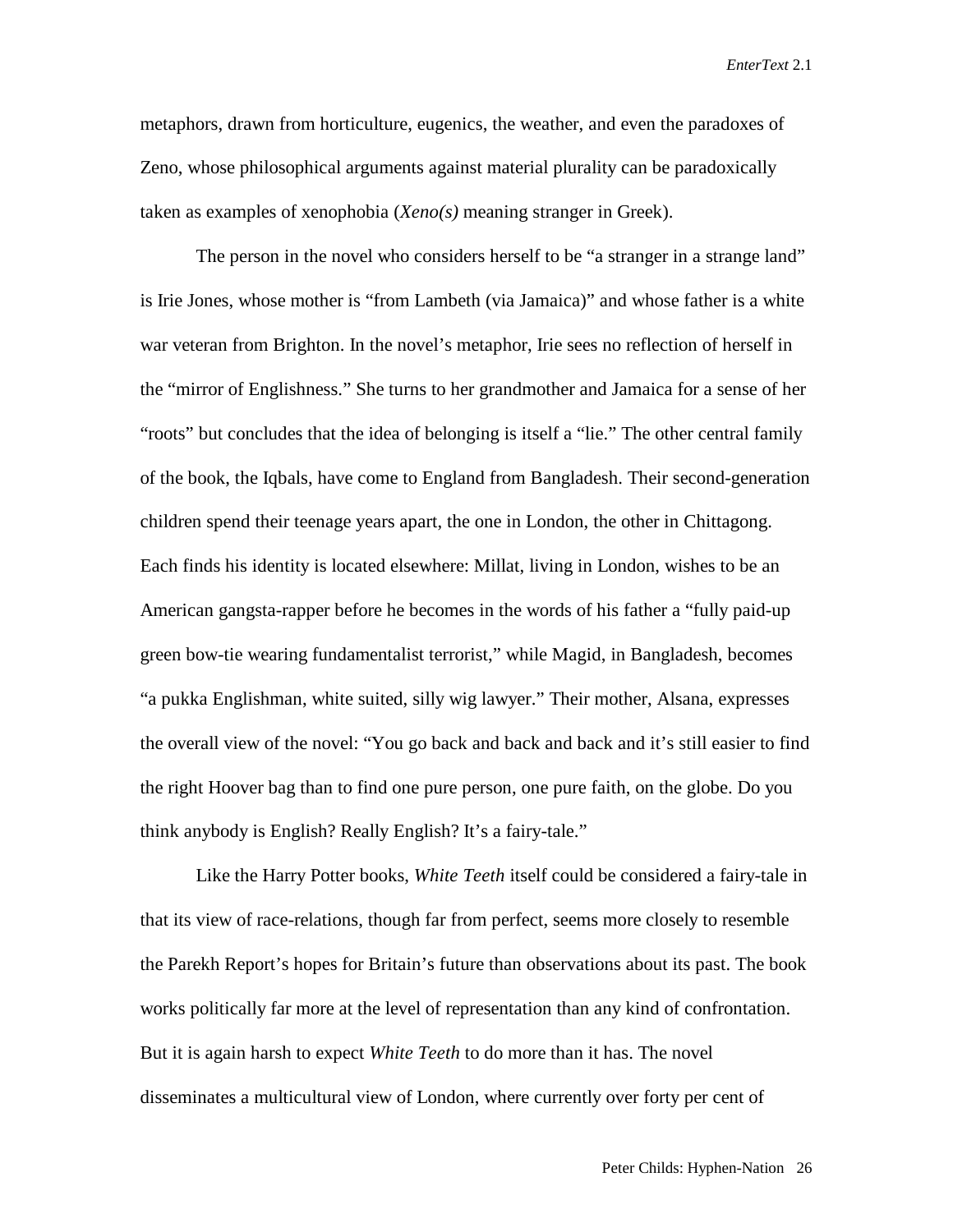children are born to at least one black parent,  $18$  to stand alongside if not contradict Lanchester's *Mr Phillips*. And *White Teeth* as another Mr Phillips, Caryl, concluded in his review of the novel, ably dramatises the fact that: "The 'mongrel' nation that is Britain is still struggling to find a way to stare into the mirror and accept the ebb and flow of history that has produced this fortuitously diverse condition."<sup>19</sup>

Smith's horti-multi-cultural view of Britain is best summarised in this passage:

This has been the century of strangers, brown, yellow and white. This has been the century of the great immigrant experiment. It is only this late in the day that you can walk into a playground and find Isaac Leung by the fish pond, Danny Rahman in the football cage, Quang O'Rourke bouncing a basketball, and Irie Jones humming a tune. Children with first and last names on a direct collision course. Names that secrete within them mass exodus, cramped boats and planes, cold arrivals, medical checks. It is only this late in the day, and possibly only in Willesden, that you can find best friends Sita and Sharon, constantly mistaken for each other because Sita is white (her mother liked the name) and Sharon is Pakistani (her mother thought it best—less trouble). Yet, despite all the mixing up, despite the fact that we have finally slipped into each other's lives with reasonable comfort (like a man returning to his lover's bed after a midnight walk), despite all this, it is still hard to admit that there is no one more English than the Indian, no one more Indian than the English. There are still young white men who are *angry* about that; who will roll out at closing time into the poorly lit streets with a kitchen knife wrapped in a tight fist.  $20$ 

#### **Englishness**

It is not just these angry young men who have a problem. There has been a recent rush to defend Englishness from the present and recuperate it from the past. Of more than a dozen books published since 1999, I will only mention Roger Scruton's *England: An Elegy*, Simon Heffer's *Nor Shall My Sword: The Reinvention of England*, and Jeremy Paxman's *The English: A Portrait of a People*. These and similar books have been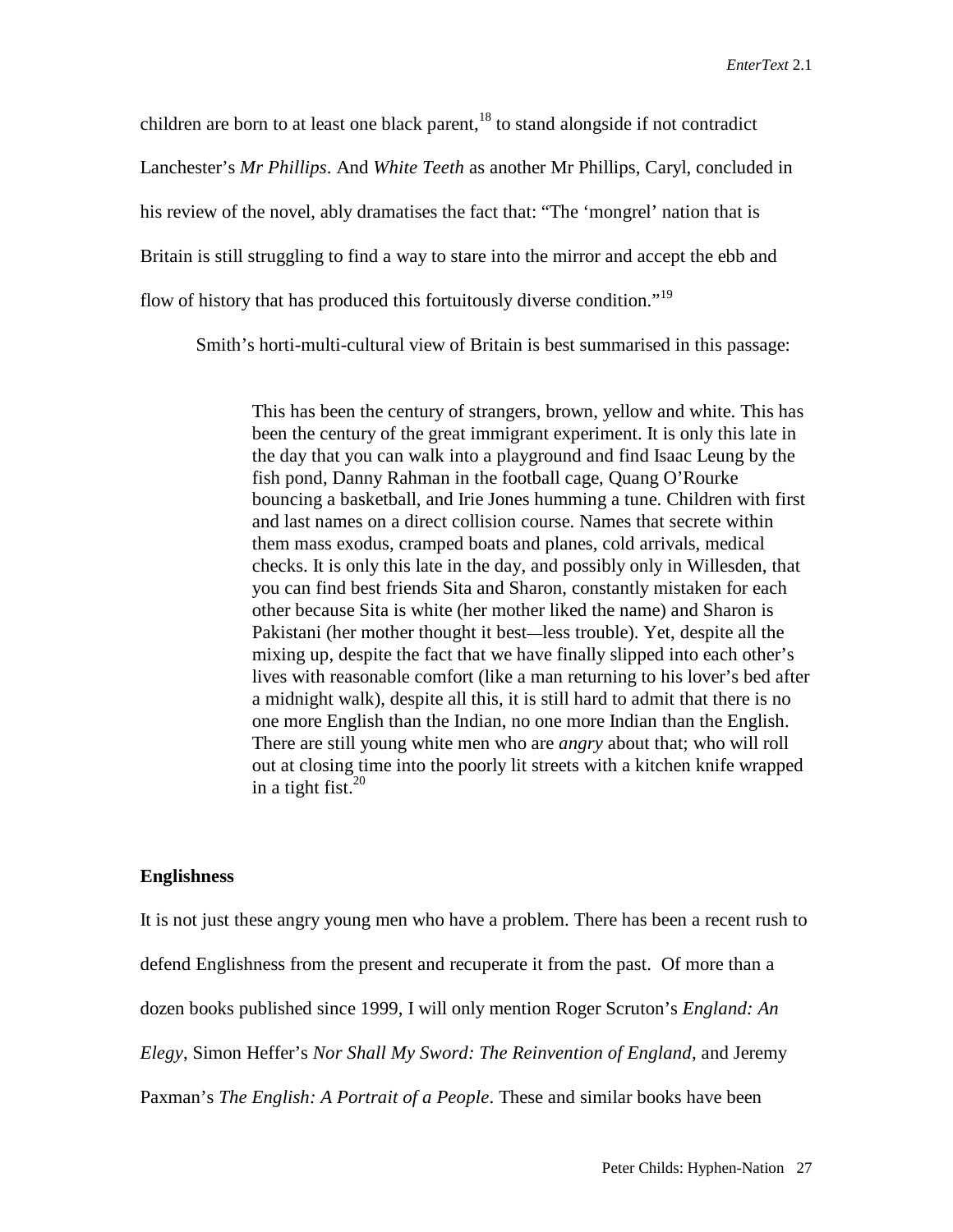prominent in the debate over "the break-up of Britain" and their ideas of a singular, static national identity commonly draw upon a residual and mythical idea of a rural Englishness in opposition to the evidence of contemporary emergent cultures within Britain.<sup>21</sup> Yet, for those writers who want to find the English, it can be pointed out they will find them just as Daniel Defoe found them exactly 300 years ago. Even though he was the author of the first colonial English novel, which was anyway about the son of a migrant from Bremen, Defoe recognised only a few years before the 1707 Act of Union, that the English people, like those in other nations, are mongrels. Defoe's ironic but denigratory *The True-Born Englishman* (1701) considers the heterogeneous English, after William of Orange's accession, to be composed of the "auxiliaries" and "dregs" of Europe. Like Alsana Iqbal, Defoe notes that there is no true-born English person.

The value of Britishness, as opposed to Englishness, is precisely in the recognition of this mongrelization, a characteristic that the rhetoric of the nation usually seeks to deny. There are two anecdotes about national identity that could be cited here. The first is an article called "Are my roots showing?" from *The Observer*. 22 In it, Gary Younge, a Stevenage-born Briton with Barbadian parents, tells how he went to Barbados for his mother's funeral, her not uncommon dying wish having been not to be buried in "cold Britain." However, on the day of the burial, Younge was told by the pastor that he couldn't attend the funeral. This was because he wouldn't be allowed into the church with his hair in braids. Younge concludes: "while plaits in Britain were considered cool and an affrmation of my "blackness," in Barbados they were tantamount to wearing a Mohican. They got me turned away from nightclubs and would provoke criticism from elders" because "only women wore plaits." Younge's reflection on his experience is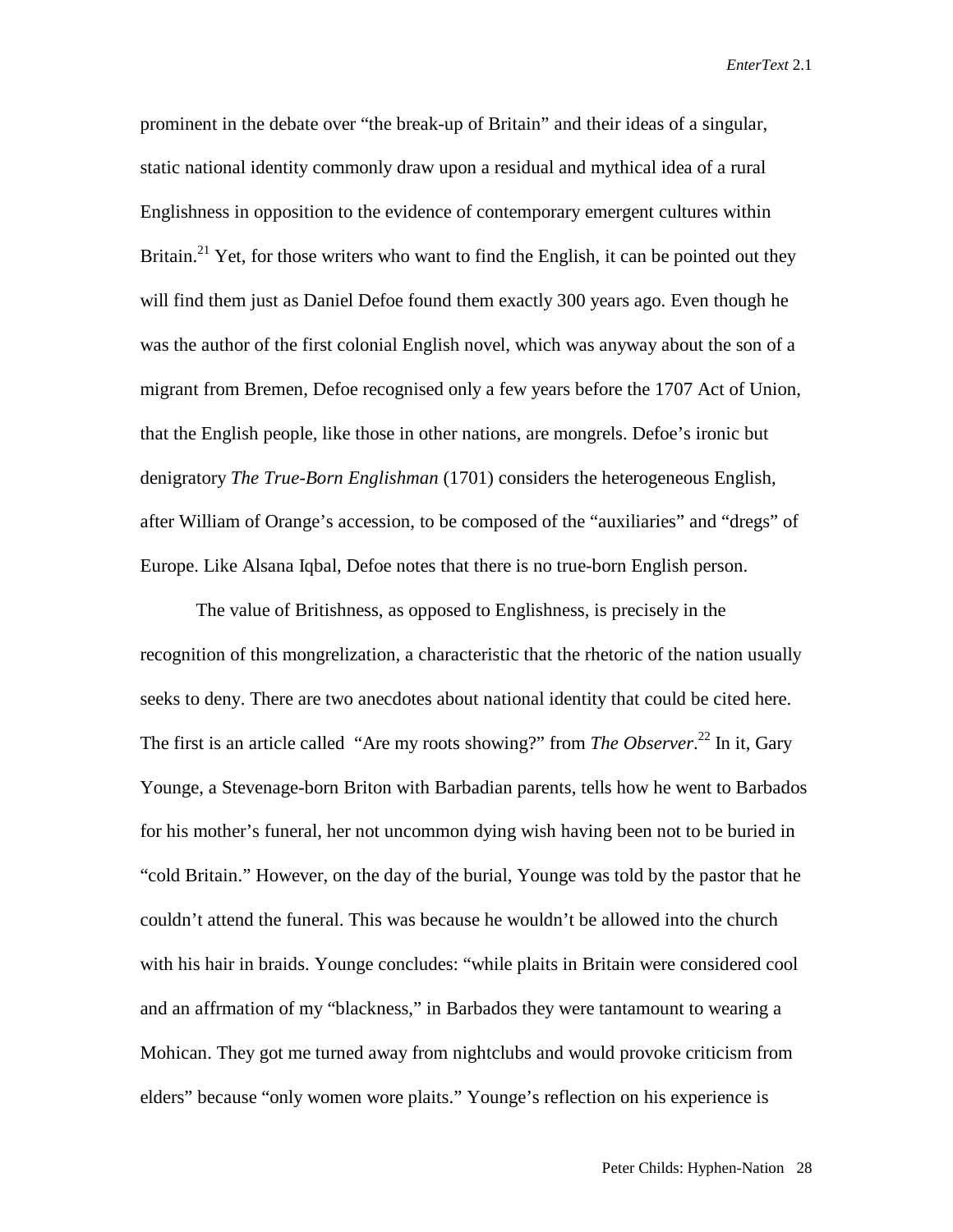helpful. He says, "In my petulance, I condemned them for being small-minded, macho, conservative and insular. But as time went on, I realised that while there was a truth to all of that, it was a truth equally applicable to Britain—only I had learnt to navigate Britain's prejudices and was reluctant to start again."

Barbados, for Younge, represents the road not taken, the country not lived in. Similarly, Stuart Hall, one of the contributors to the Parekh Report, says of himself, "every identity that feels so solid is the result of excluding things you could have been. I go back to Jamaica and adore it, but I couldn't be a Jamaican. I ache for a parallel life I could have lived. I also couldn't disappear into Englishness. I understand Britain; but I'm only British in a hyphenated way."<sup>23</sup>

#### **Hyphen-Nation**

Yet, the British are *all* British in a hyphenated way. Britain has always not only *been*, like all nations, but also *represented*, a hybrid identity, an amalgamation. Some sections of the English still need to recognise this, many more need to appreciate it. Referring again to Sullivan's article, with which I started, I think there are useful points to be made about the impossibility of returning to an identity supposedly free from the history of empire. The attempt to resurrect a pre-colonial identity is misguided, as Fanon and other postcolonial thinkers have shown. Its only purpose can be to mobilise a people to fight against oppression. But who are "the English" oppressed by? Instead "the English" could learn a lesson from themselves—from themselves as British: which is to say that Britishness is, and always was, braided.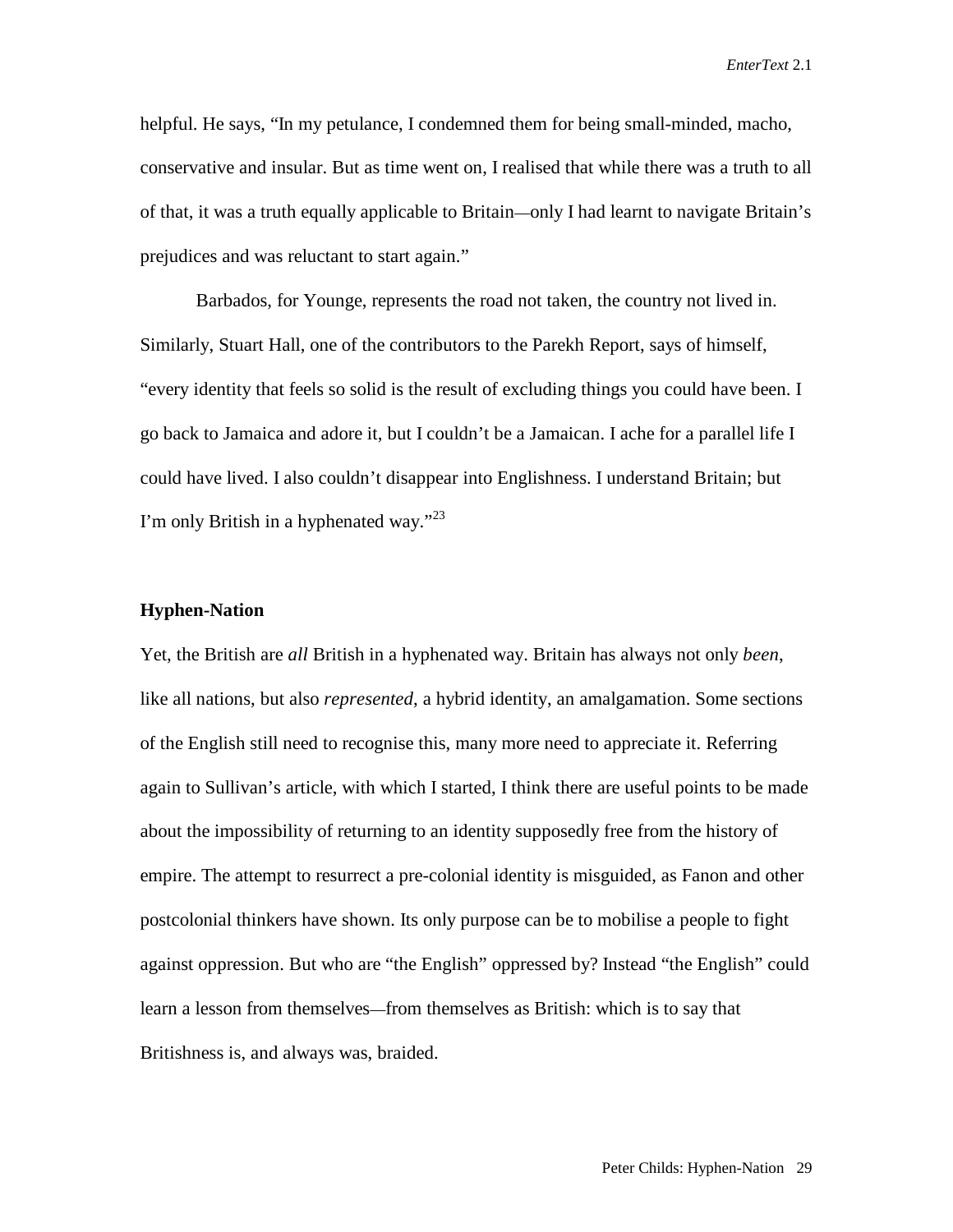In *Britons*, Linda Colley has suggested that for the early Victorians Britishness symbolised "an affective form of co-identity to which the various peoples of the Empire could lay claim in order to overlook their perceived national and racial differences."<sup>24</sup>



Colley illustrates this view by using Sir David Wilkie's *Chelsea Pensioners Reading the Gazette of the Battle of Waterloo* (1822), a canvas that depicts Welsh, Scots, English and Irish troops, and a black bandsman, gathering to celebrate the British victory over the French (see left). Discussing the same

painting, Simon Gikandi, in his excellent *Maps of Englishness*, says that the painting shows that "if a modern British nation cannot be imagined outside the realm of empire, then imperialism becomes the raison d'être of Britishness itself."<sup>25</sup>

Britishness has always been a hybridised and hyphenated identity. To insist, as the New Right has, that an individual show an allegiance to a narrow idea of Britain above or instead of another identity, national, regional, religious, or ethnic, is against the very idea of Britishness. The alternative to a recognition of hyphen-nation is a recourse to, among other things, discourses of Englishness that are once again surfacing in the press and which may seek to align England with a white Anglo-Saxon tribe. Whatever other allegiances people in the British archipelago feel, they may want to remain British in a hyphenated way; which is all anyone ever was anyway. With such a recognition it might be possible to celebrate the range of contemporary cultural achievement in Britain,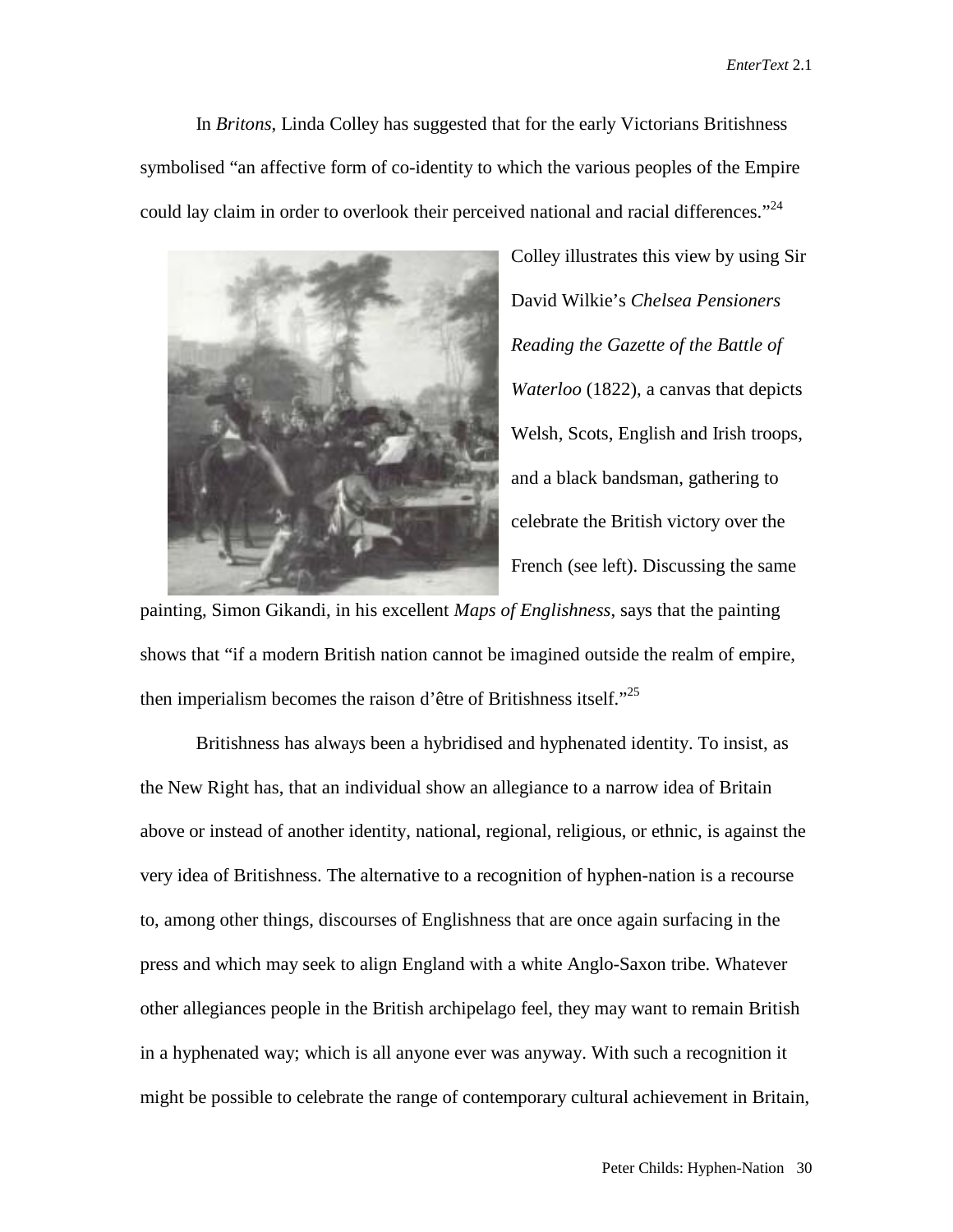just as the English football team's success under Swedish management has resulted in the tabloids' invention of "Svengland." This may have more importance than at first appears, given that football violence, the most virulent focus of nationalism and racism, came top in the *Observer's* "Britain Uncovered" poll, when people were asked the question "What makes you most embarrassed when you think of Britain?"

Finally, Britishness is not different in being a hyphenated national identity but it is explicitly amenable to the recognition that it is hybridised, pluralistic, and diverse. As such, it stands not as a warning against but as a warning for all contemporary discussions about national reconfiguration. The best conclusion I can find about national identity as it is too often discussed in the British press at the moment comes from Jean Rhys's *Wide Sargasso Sea*: "'England,' said Christophine, who was watching me. 'You think there is such a place?'....'You do not believe that there is a country called England?' She blinked and answered quickly, 'I don't say I don't *believe,* I say I don't *know*, I know what I see with my eyes and I never see it. $\cdot$ <sup>26</sup>

#### **Notes**

 $\overline{a}$ 

<sup>1</sup> Tom Nairn, *The Break-Up of Britain* (London: Verso, 1977); *After Britain: New Labour and the Return of Scotland* (London: Granta, 2000).

<sup>2</sup> John Redwood, *The Death of Britain* (London: Macmillan, 1999); Andrew Marr, *The Day Britain Died* (London: Pimlico, 2000).

<sup>3</sup> Andrew Sullivan, *New York Times*, 21 February 1999, 40.

<sup>4</sup> Ibid., 78.

<sup>5</sup> Linda Colley, *Britons: Forging the Nation 1707-1837* (New Haven: Yale University Press, 1992), 5.

<sup>6</sup> R. S. Thomas, quoted by Katie Gramich in Susan Bassnett, ed., *Studying British Cultures* (London: Routledge, 1997), 97.

 $7$  Ibid., 95-5.